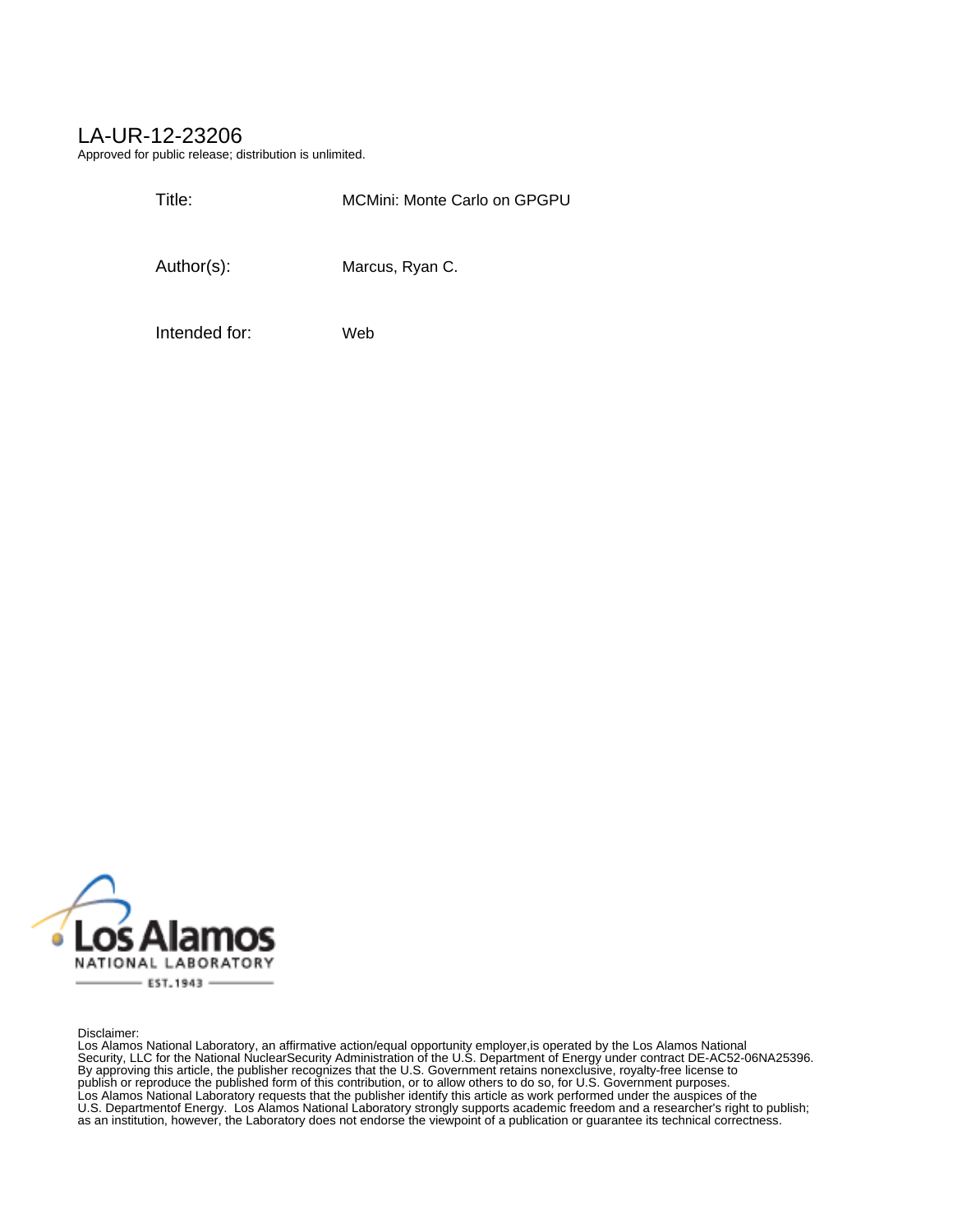# MCMini: Monte Carlo on GPGPU

Ryan Marcus rmarcus@lanl.gov

Summer 2012

#### Abstract

MCMini is a proof of concept that demonstrates the possibility for Monte Carlo neutron transport using OpenCL with a focus on performance. This implementation, written in C, shows that tracing particles and calculating reactions on a 3D mesh can be done in a highly scalable fashion. These results demonstrate a potential path forward for MCNP or other Monte Carlo codes.

## 1 Introduction

As a co-design application for exascale research and development[\[2\]](#page-15-0), MCMini requires a sample implementation. Work from 2011[\[1\]](#page-15-1) demonstrated a slower version of MCMini implemented in Python that could run using CUDA, OpenCL, OpenMP, MPI, and could also run in serial (without parallelism). This version of MCMini is focused on performance, and is thus written in C.

In order to create performance-capable code, MCMini only supports one set of parallel technologies: OpenMP, MPI, and OpenCL. Considerations for choosing these technologies are described in the next section.

## 2 Potential Exascale Technologies

## 2.1 A diverse playing field

Accelerator and co-processor technologies evaluated for MCMini include:

- GPGPUs utilizing NVIDIA's CUDA: NVIDIA's GPU language
- GPGPUs utilizing Khronos' OpenCL: An open standard for highly parallel computing
- The Intel MIC co-processor: One of Intel's HPC technologies

Each item was found to have various advantages and disadvantages which are documented in the following sections.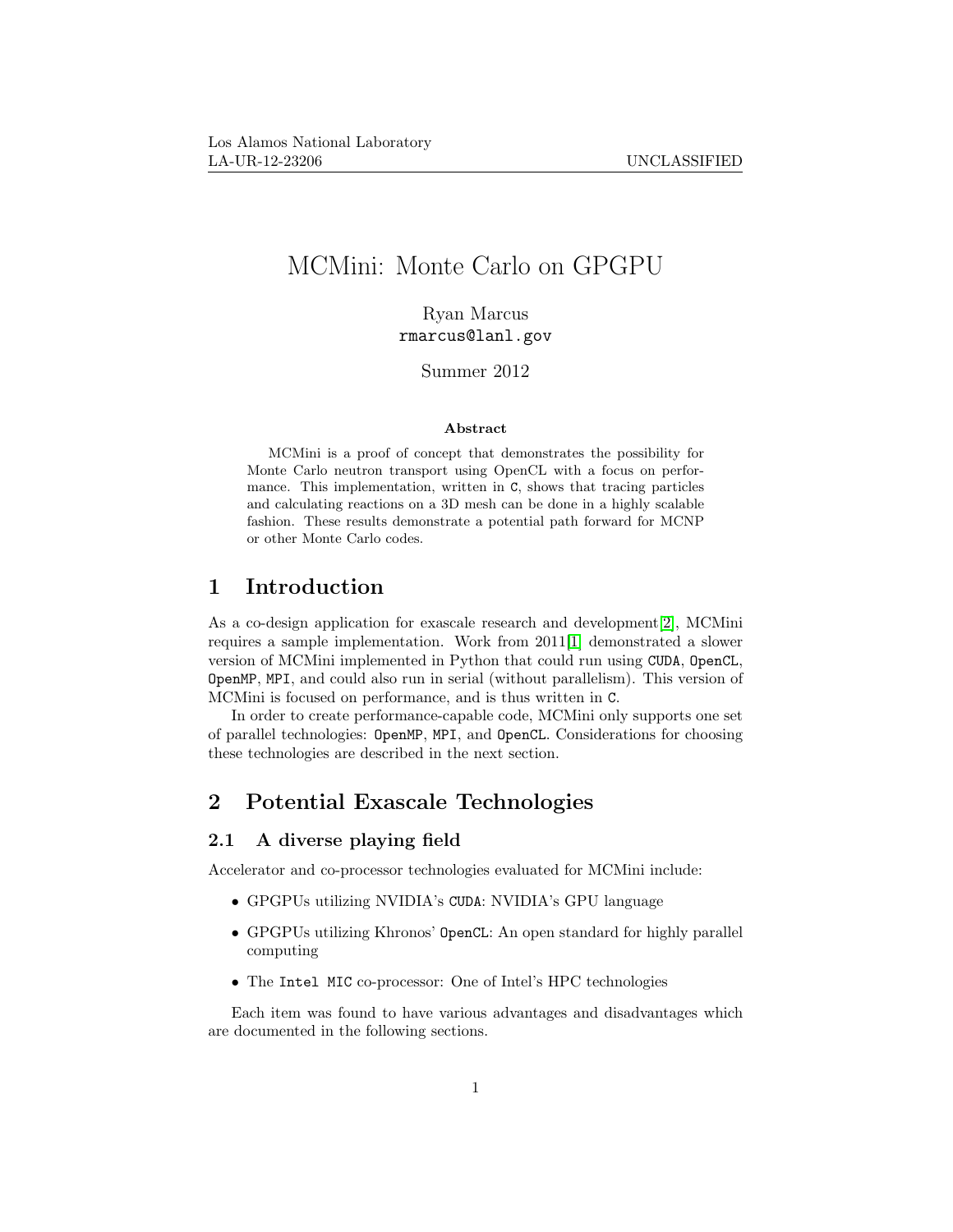#### 2.1.1 NVIDIA CUDA

CUDA is the original GPGPU language/API backed by NVIDIA. It features the ability to run a subset of C on the GPU. It is proprietary software which runs exclusively on NVIDIA devices, such as the Tesla.

#### 2.1.2 Khronos OpenCL

OpenCL, like CUDA, features the ability to run a subset of C on the GPU. Unlike CUDA, OpenCL code can run on more than one platform, including NVIDIA GPUs as well as most AMD and Intel CPUs. It is an open standard backed by Apple and maintained by the Khronos Group.

It should be noted that Intel plans to add OpenCL support to their Intel MIC.

#### 2.1.3 Intel MIC

Intel MIC is a new technology from Intel which is still under heavy development. The Intel MIC is a card containing a number of X86 processors that are similar to Intel's Xeon. The Intel MIC attempts to provide a highly-parallel environment that can execute Fortran and C code, and realistically, any code that can compile to its slightly modified X86/X86 64 instruction set.

While running current Fortran code seems like a very attractive option, the nature of the Intel MIC architecture may not allow it to attain the same level of performance as GPU devices. The X86 instruction set is very heavy, which increases power requirements. The memory architecture of the Intel MIC is identical to that of a standard CPU, which means developers will not be able to take advantage of faster, non-global memory. Running the same Fortran or C code may stifle transitions to more suitable parallel algorithms. OpenMP codes were designed to run using four to eight tasks, not fifty. MPI's memory overhead will probably decrease performance gains significantly [\[6\]](#page-15-2).

#### 2.2 Selection Criteria

### 2.2.1 Performance

All three technologies have shown very good performance under a large number of tests, and while different tests place different technologies ahead of each other, there does not seem to be a substantial difference between the optimal performance of each technology, especially between CUDA and OpenCL. The Intel MIC is still in very early development, but benchmark results are promising.

Some early (2010) benchmarks showed OpenCL code running 16% to 67% slower than CUDA code<sup>[\[4\]](#page-15-3)</sup>. However, more recent benchmarks  $(2012)$  from Oakridge National Lab's SHOC (Scalable Heterogeneous Computing Benchmark Suite) have shown that OpenCL and CUDA performance have nearly equalized[\[5\]](#page-15-4).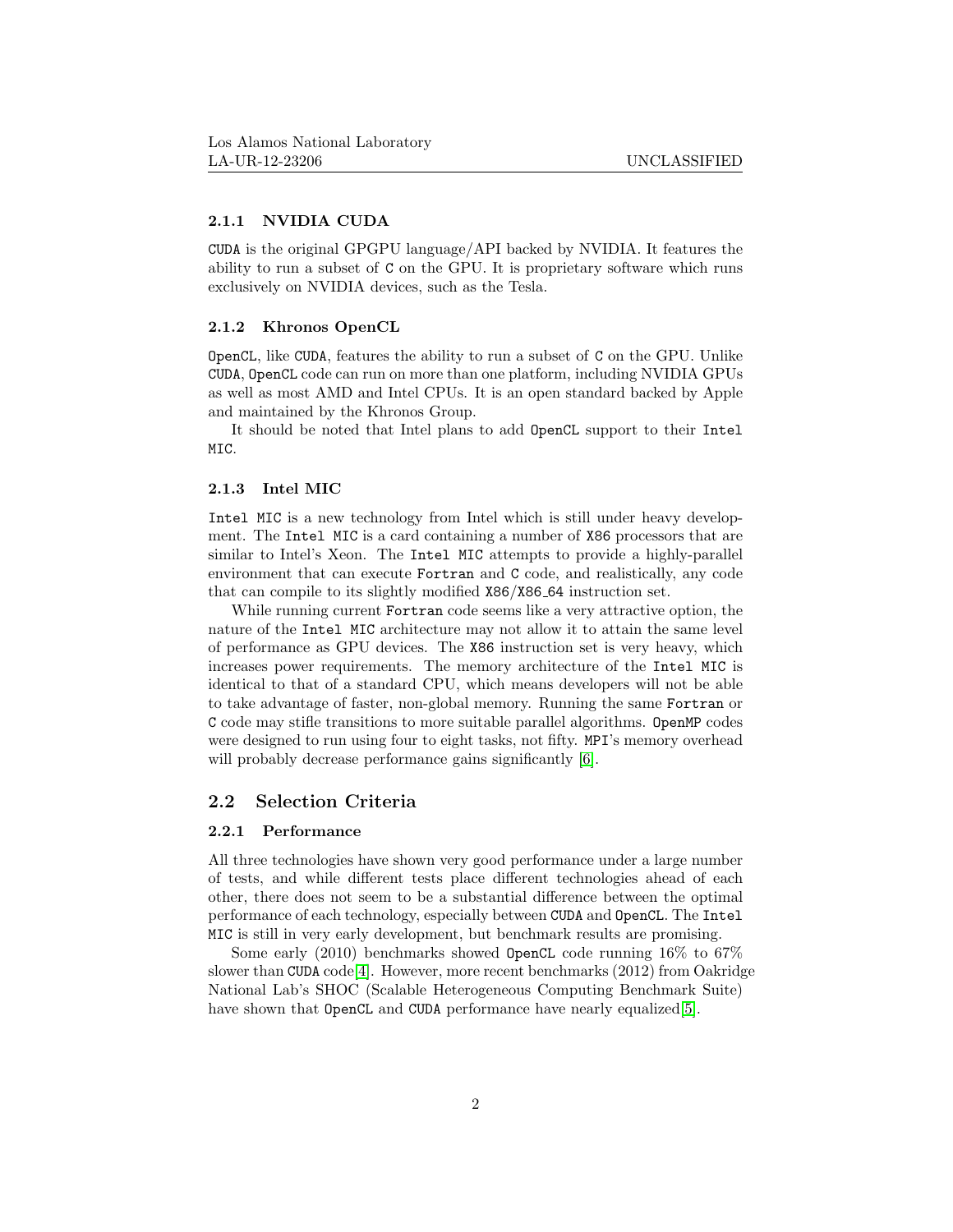#### 2.2.2 Hardware agnostic code

The "write-once, run-anywhere" paradigm has been an important goal of some programming languages for a long time. Forming a language that is expressive enough (as well as a compiler that is smart enough) to map high-level concepts to a multitude of different devices is a difficult challenge.

Hardware-specific code, in the long term, is perhaps an even bigger challenge. If one is not lucky enough to have a single target device, maintaining code for many different platforms can be time consuming and costly.

The ever-evolving landscape of HPC and especially of exascale technologies amplifies this concern. Writing code for a platform represents a commitment to that platform, and since the platforms of exascale appear to be in constant flux, committing to a certain platform could be troublesome.

Therefore, writing code that can be used on a multitude of platforms provides a greater degree of security than platform-dependent code, even if there is a chance that the multi-platform code becomes obsolete. Because OpenCL code can presently run on CPUs, GPUs, and eventually the Intel MIC, it appears to be the best option in terms of hardware agnostic tools. OpenCL can even be extended to operate on entire clusters[\[3\]](#page-15-5).

It should be noted that while the Intel MIC may appear to be hardware agnostic because code could be ran on CPUs as well as the Intel MIC, code compiled using the special instruction set of the Intel MIC could not be ran on any kind of GPU.

#### 2.2.3 Open standard

Using an open standard is important to keep codes independent of vendors. If something were to happen to NVIDIA, CUDA code would likely become useless as the last generation of hardware produced by NVIDIA became deprecated.

Having an open standard also increases hardware agnosticism. When any vendor is allowed to produce a device conforming to an open standard, more than one vendor is likely to produce capable hardware.

#### 2.2.4 Ease of use

Compared to the difficulties of creating parallel algorithms and writing efficient multi-threaded code, all platforms are fairly usable.

Toolsets for all three platforms are also well-developed. NVIDIA's NSight, while running only on Windows, provides debugging and profiling support. AMD's OpenCL implementation can be debugged using GDB and profiled using OpenCL's standard profiling tools. The Intel MIC is compatible with the Intel and GNU toolchains.

Ease of use also depends on community support. Being able to search the Internet for an answer to a question can substantially increase developer productivity. While CUDA certainly has the largest user base at the moment, OpenCL is gaining traction. A community base for Intel's Intel MIC has yet to appear.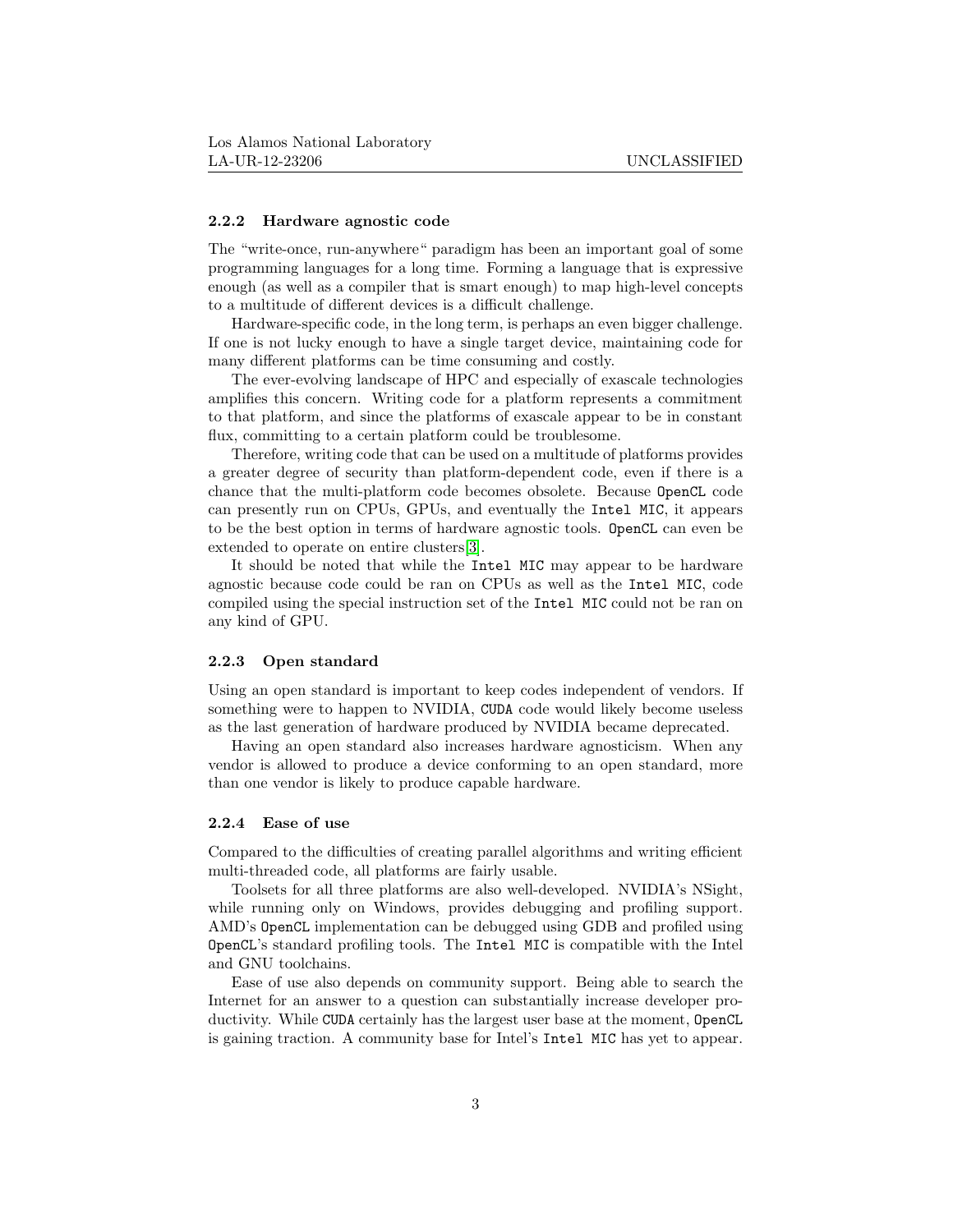### 2.3 Selection

Because of the importance of an open standard and the convenience that comes with code portability, OpenCL was selected for developing MCMini.

It should be noted that the selection of OpenCL as a platform says nothing about the optimal physical hardware. Selecting OpenCL as an HPC platform does not mean one is forced to purchase AMD GPUs. Because OpenCL is hardware agnostic, using it as a platform to write high-performance Monte-Carlo codes allows those codes to be ran on whatever hardware is optimal at the time. Another benefit of buying OpenCL compatible devices is that one gains access to two different platforms. For example, if one were to purchase Intel MICs, the Intel MICs could be used to run current codes until those codes have been ported to OpenCL, providing both an immediate benefit and a stepping stone to GPU based acceleration.

In order to support multiple devices, and to accelerate certain sections of code that are not computed on accelerator devices, OpenMP is used.

For clustering support (to reach multiple machines), MPI is used.

## 3 MCMini

## 3.1 Description

MCMini is a Monte Carlo mini-app designed as a performance-capable proof of concept for Monte Carlo neutron transport on GPGPU devices. The performancesensitive nature of the code made the C language a natural choice.

MCMini traces particles through a mesh (described in the MCNP-compatible LNK3DNT format[\[7\]](#page-15-6)) and calculates scatter, fission, and absorption reactions within cells containing mixed materials. MCMini traces any daughter particles down to a user-specified weight cutoff or predefined number of generations.

Compatibility between MCNP and MCMini is limited but functional. MCMini can read the LNK3DNT geometry description that MCNP utilizes. Many of the input decks for MCMini came from the DAWWG testing suite of MCNP.

MCMini is capable of scaling over multiple OpenCL devices, including CPUs and GPUs. MCMini can also scale over multiple nodes containing OpenCL devices through MPI.

### 3.2 Design

MCMini's algorithms and implementation were designed by Larry Cox and Ryan Marcus at the Los Alamos National Laboratory during the summer of 2011 and 2012. Previous work about vectorized Monte Carlo were influential[\[8\]](#page-15-7).

A high-level description of the algorithms used can be found in the document "Developing a Monte Carlo mini-App for Exascale Co-Design," LA-XX-12-XXX. Implementation details (including many tricks and algorithm optimizations) can be found in the documentation accompanying the source code.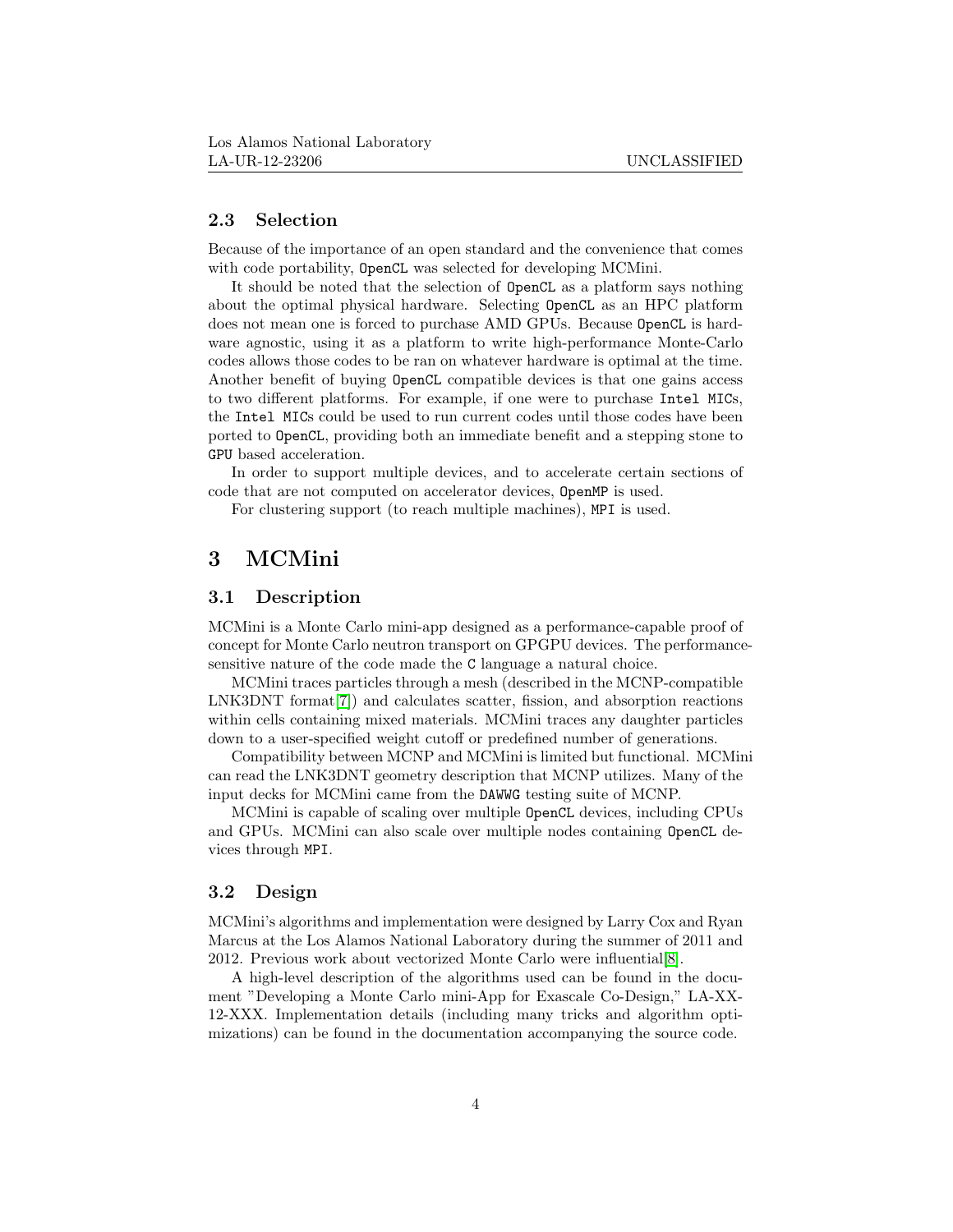The physics involved in MCMini are modular, but the default implementation includes only simple Newtonian mechanics. No relativistic calculations or compensations are made, and the neutron cross-section data used was fabricated to create analytically-verifiable results.

The Newtonian physics used are cost-similar to the actual physics needed for accurate results, so performance benchmarks of MCMini are very relevant, and give a good preview at the potential for a full Monte Carlo neutron transport code running on GPUs.

## 3.3 Performance

MCMini's particle trace algorithm was designed to produce identical results to MCNP, and MCMini's attenuation algorithm, given a cross-section, is costsimilar to MCNP.

MCMini is capable of tracing a large number of particles through a very large mesh in a relatively small amount of time. The following table lists a few performance samples from MCMini, each one calculating fourth generation daughter particles.

| <b>Nodes</b> | GPUs | Mesh cells   Particles |                 | Time (m:s) |
|--------------|------|------------------------|-----------------|------------|
|              | ച    | $1000^{3}$             | $10^{5}$        | 0:50       |
| റ            |      | $2000^{3}$             | 10 <sup>5</sup> | 1:06       |
|              |      | $3000^{3}$             | 10 <sup>5</sup> | 1:51       |
|              | 16   | $10000^{3}$            | $10^{5}$        | 6:00       |

Table 1: MCMini times to trace particles through a large mesh

In addition to these high-level benchmarks, other considerations for HPC computation include CPU/GPU speed comparisons, multi-GPU scaling, multinode scaling, and hardware comparisons. These are below.

#### 3.3.1 CPU vs GPU Scaling

Because OpenCL code can run on both a GPU and a CPU, it makes sense to compare performance between the two.

The following benchmark was conducted on an AMD Cypress device and an AMD Opteron(tm) Processor 6168 CPU. The problem ran was a 600 x 600 x 600 mesh containing a cone.

At a high number of particles, the GPU is over twice as fast as the CPU.

Both memory and speed affect this benchmark. Because the GPU has a much smaller amount of memory, a larger geometry may lead to substantial slowdowns because memory would have to be swapped between the host the GPU. None of the runs in this benchmark involved any swapping with host/system memory.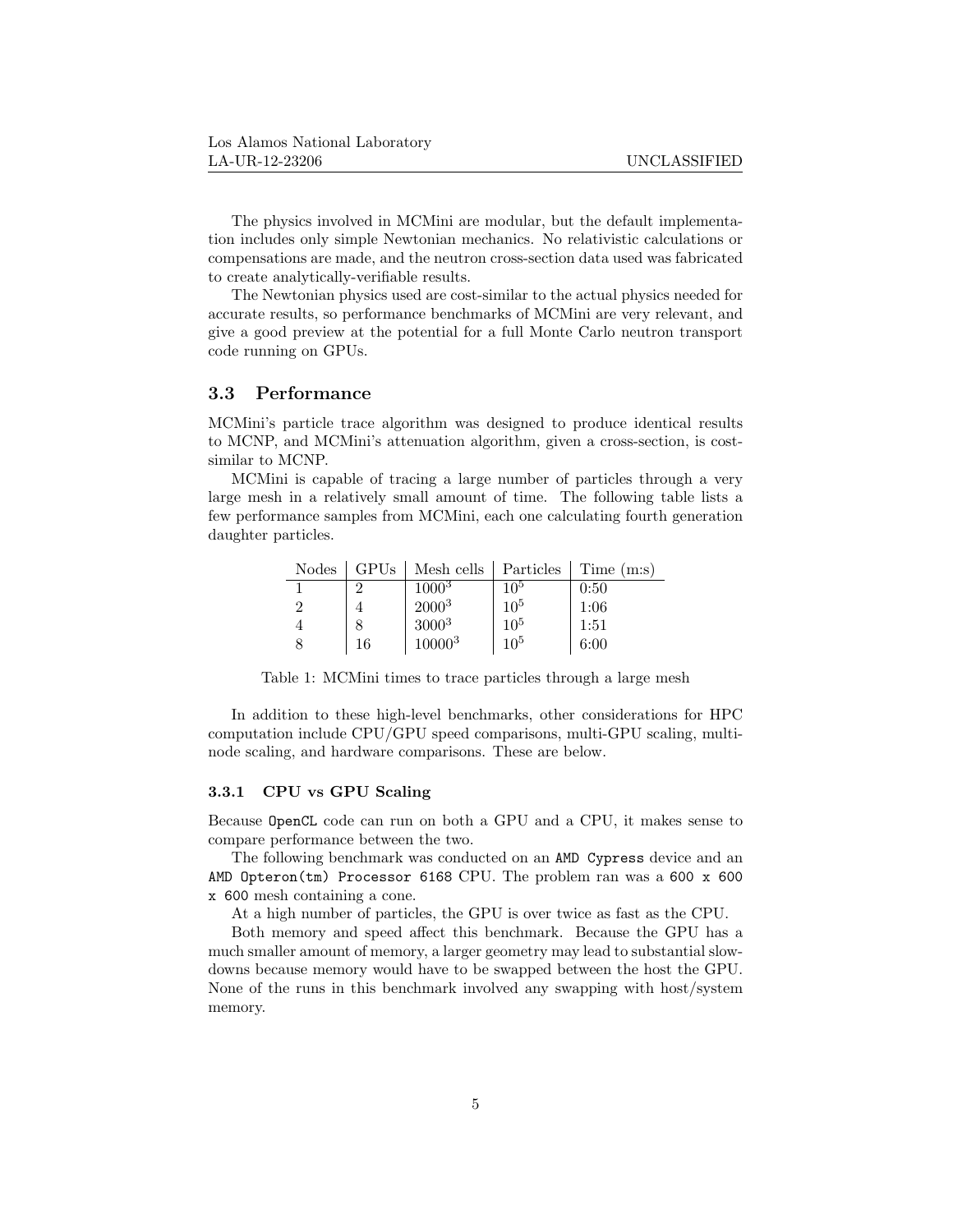| Particles | CPU Time (s) | $GPU$ Time $(s)$ |
|-----------|--------------|------------------|
| 500       | 10.603       | 8.627            |
| 1000      | 11.466       | 10.355           |
| 2000      | 23.408       | 13.320           |
| 4000      | 43.818       | 19.091           |
| 6000      | 61.978       | 23.175           |
| 8000      | 73.161       | 27.706           |
|           |              |                  |

Table 2: CPU v GPU times

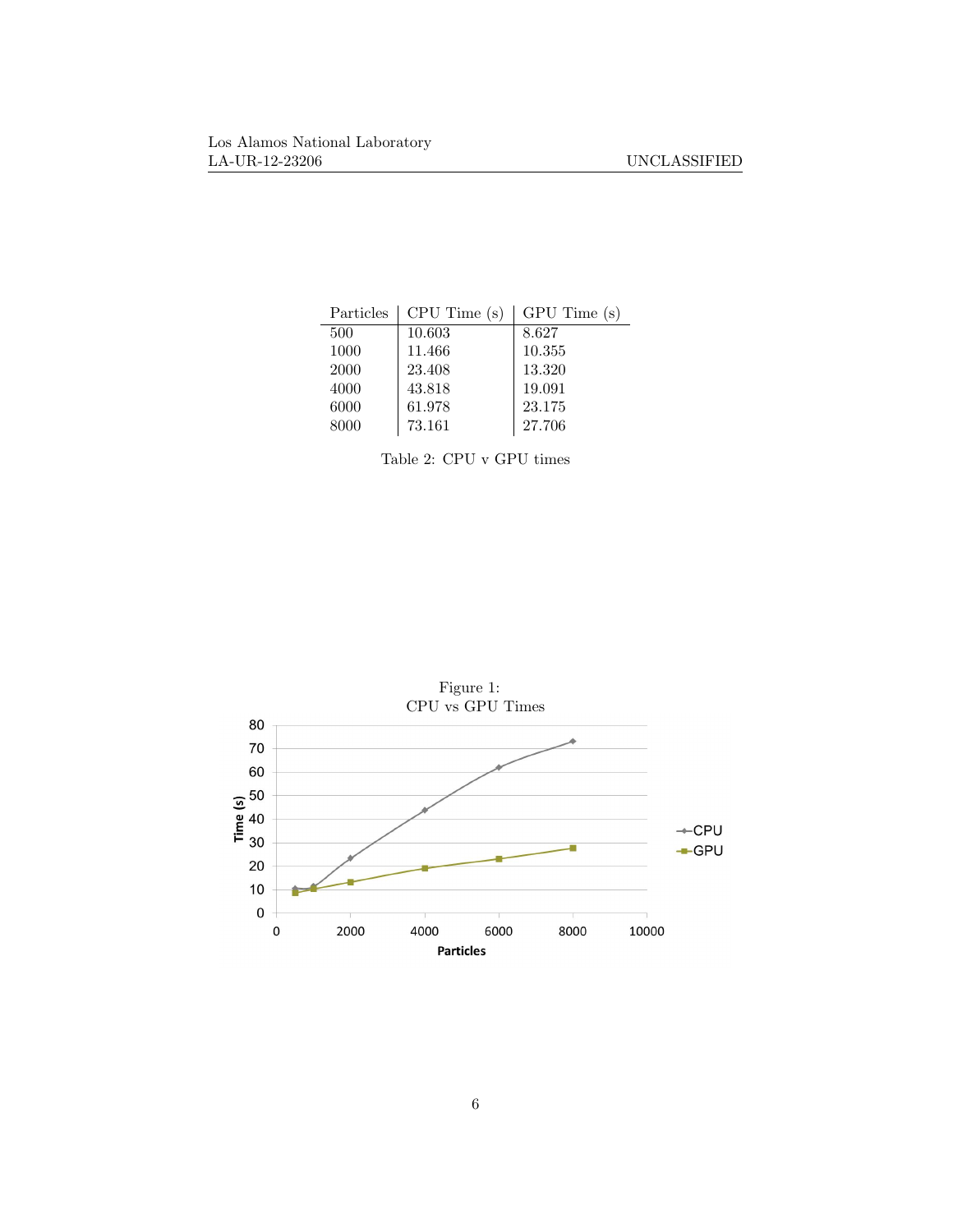### 3.3.2 Multi-GPU Scaling

The OpenCL API allows one to run code on multiple OpenCL devices at the same time. MCMini can utilize multiple devices by dividing up work based on processor speed and memory capacity, doing all the partial calculations, and then reducing the results.

The following benchmark was conducted on two AMD Cypress devices. The problem ran was a 600 x 600 x 600 mesh containing a cone.

| Particles | $1$ GPU Time $(s)$ | 2 GPU Time<br>(s) |
|-----------|--------------------|-------------------|
| 500       | 8.627              | 12.135            |
| 1000      | 10.355             | 12.72             |
| 2000      | 13.32              | 15.024            |
| 4000      | 19.091             | 17.921            |
| 6000      | 23.175             | 20.346            |
| 8000      | 27.706             | 23.763            |
| 12000     | 56.102             | 29.146            |
|           |                    |                   |

Table 3: 1 GPU vs 2 GPU



As the number of particles grows, the two-GPU setup becomes nearly twice as fast as the single-GPU setup. This demonstrates very good linear scaling.

Since two devices are involved in the two-GPU setting, a much larger number of particles could potentially be traced, as much more memory is available. Every test in this benchmark, including the single GPU setup, did not require swapping with host/system memory.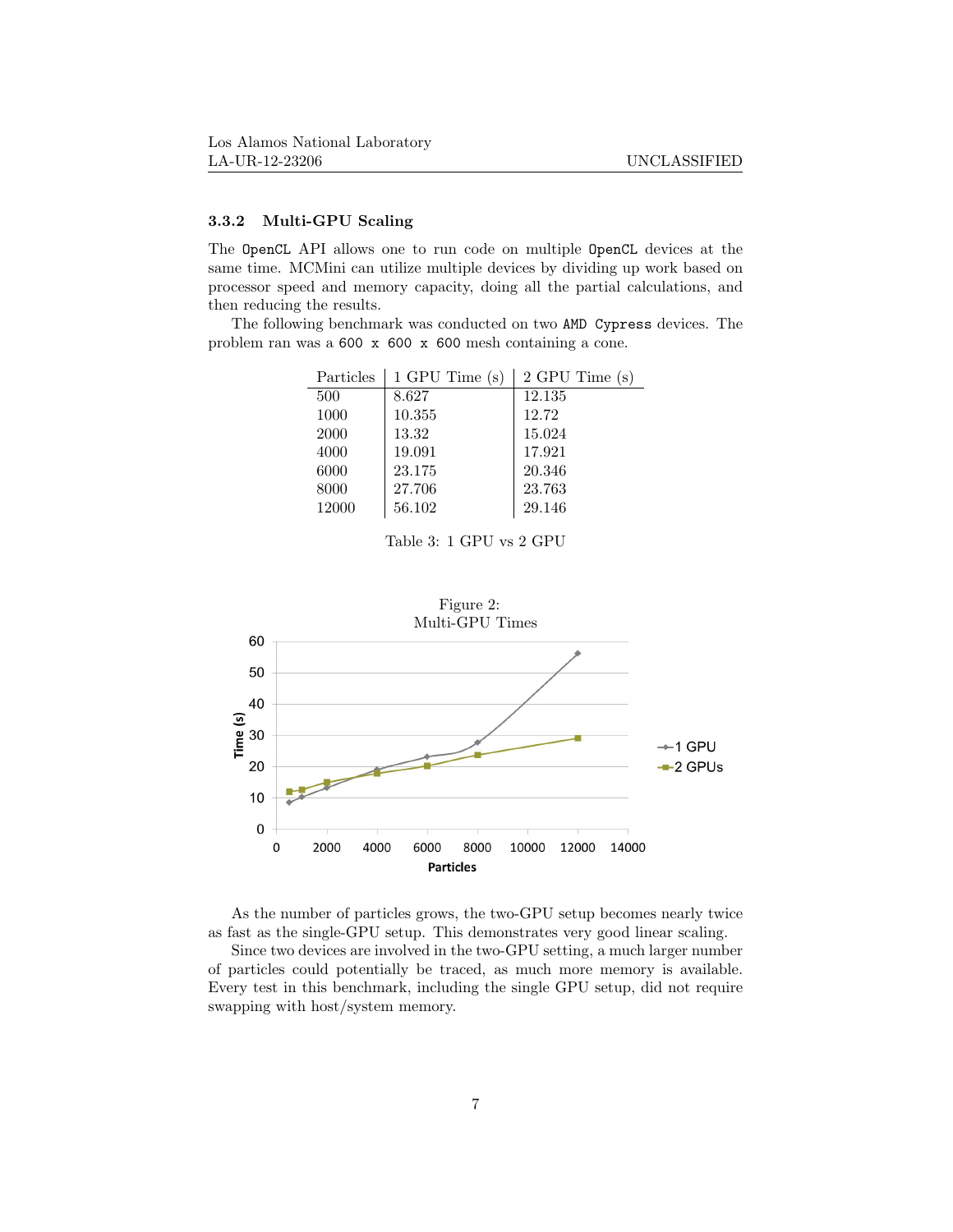### 3.3.3 Multi-node Scaling

Using MPI, MCMini can run code over multiple nodes as well as multiple devices. MCMini divides up work to each node, then each node divides up work to each device. Each node reduces its data, and then the master node reduces all the other node's data.

The following benchmark was conducted on nodes with two AMD Cypress devices each. The problem ran was a 600 x 600 x 600 mesh containing a cone. OpenMPI was used for node-to-node communication on LANL's Darwin cluster.

| Particles | 1 Node  | 2 Nodes | 4 Nodes |
|-----------|---------|---------|---------|
| 500       | 12.135  | 14.232  | 15.932  |
| 1000      | 12.72   | 14.455  | 16.851  |
| 2000      | 15.024  | 15.062  | 17.051  |
| 4000      | 17.921  | 16.982  | 18.998  |
| 6000      | 20.346  | 17.573  | 19.583  |
| 8000      | 23.763  | 19.149  | 20.899  |
| 12000     | 29.146  | 22.158  | 21.856  |
| 24000     | 38.184  | 30.553  | 27.366  |
| 48000     | 62.118  | 45.021  | 32.182  |
| 80000     | 148.235 | 93.054  | 53.157  |
| 100000    | 362.185 | 244.36  | 128.326 |

Table 4: 1 Node vs 2 Nodes vs 4 Nodes



MCMini appears to scale well, especially as the number of particles increases. Adding multiple nodes can clearly benefit large problems. There is no constraint that the number of nodes must be a power of two or an even number.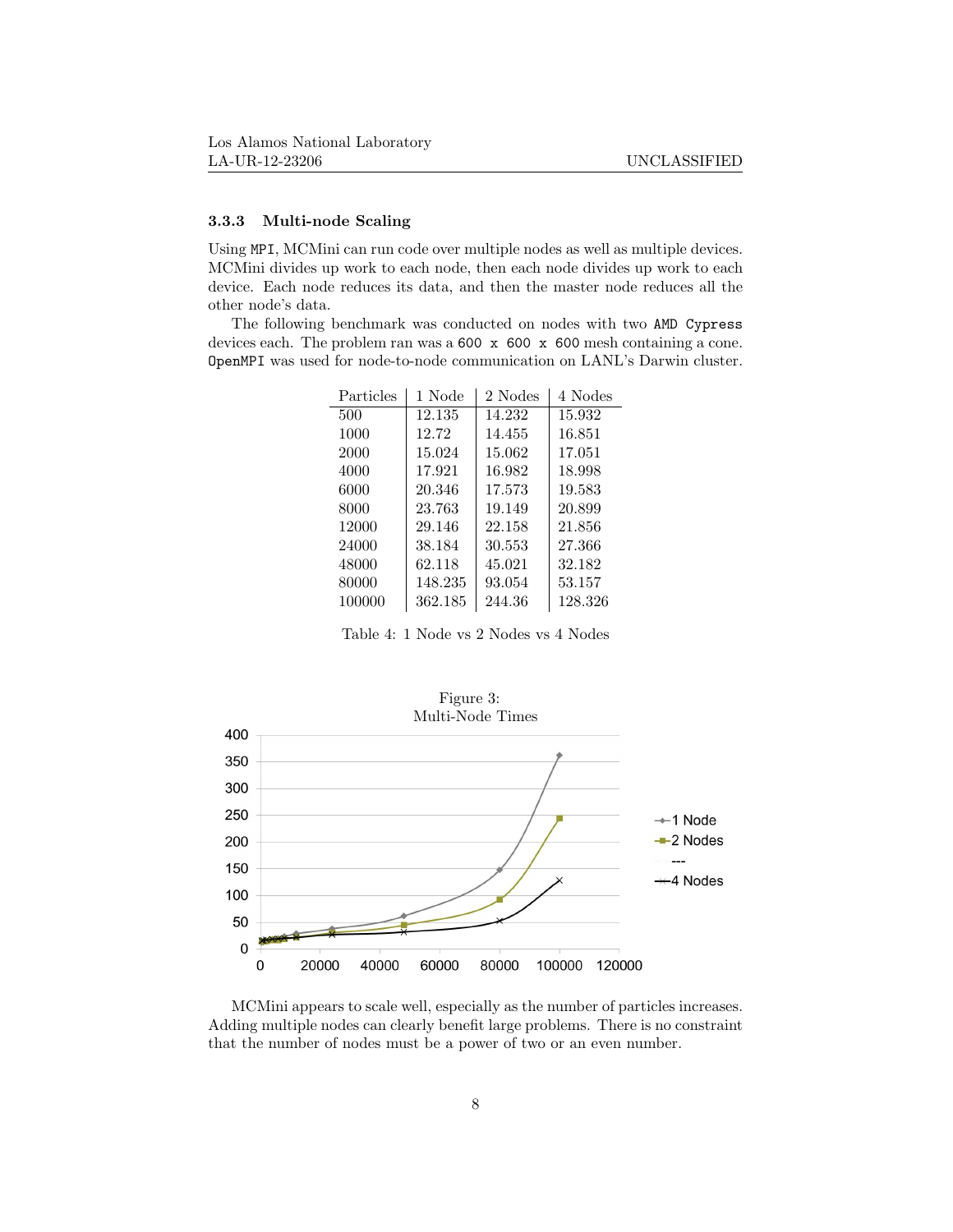#### 3.3.4 Hardware Scaling

Because OpenCL code can run on many different types of devices, it makes sense to compare AMD hardware to NVIDIA hardware. An identical same codebase is used on both vendor's devices.

The following benchmark was conducted on nodes with two AMD Cypress devices each, and two NVIDIA Tesla C2070 devices each. The problem ran was a 600 x 600 x 600 mesh containing a cone.

| Particles | 1 Cypress | 2 Cypress | 1 Tesla | 2 Tesla |
|-----------|-----------|-----------|---------|---------|
| 500       | 8.627     | 12.135    | 9.576   | 9.955   |
| 1000      | 10.355    | 12.72     | 10.444  | 10.953  |
| 2000      | 13.32     | 15.024    | 13.086  | 12.468  |
| 4000      | 19.091    | 17.921    | 18.279  | 15.339  |
| 6000      | 23.175    | 20.346    | 22.718  | 17.019  |
| 8000      | 27.706    | 23.763    | 26.139  | 20.798  |
| 12000     | 56.102    | 29.146    | 57.22   | 24.24   |

Table 5: Cypress vs Tesla



It should be noted that the AMD Cypress device was designed as a consumerlevel video card, and the NVIDIA Tesla C2070 was designed as a compute device. It should also be noted that none of these tests exceeded the 1 GB memory capacity of the AMD Cypress device, so the full potential of the NVIDIA Tesla C2070 was not utilized.

The scaling and performance of both devices are similar, with the two-NVIDIA Tesla C2070 setup slightly out-performing the two-AMD Cypress setup.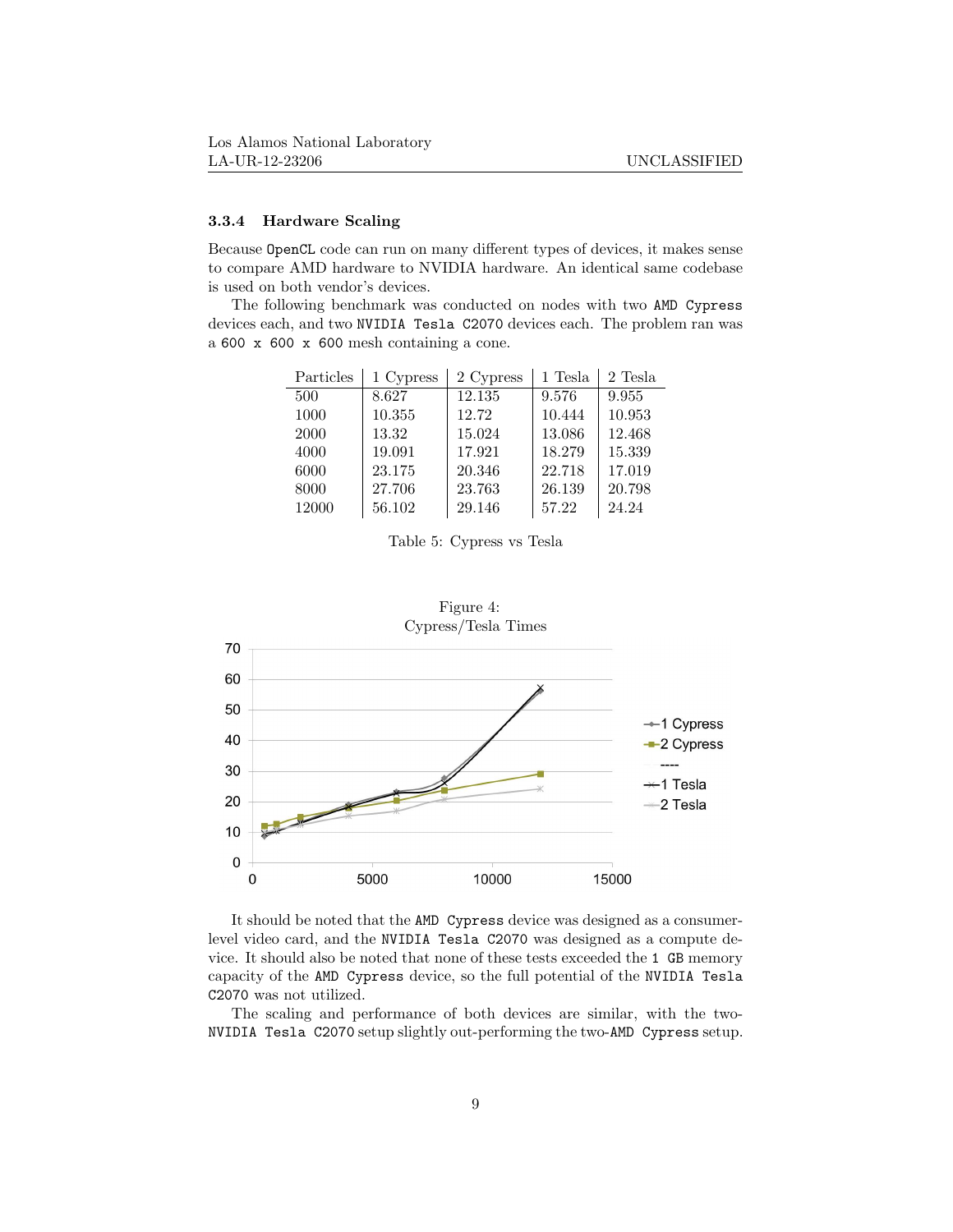## 3.4 MCMini / MCNP Comparison

In order to show that MCMini demonstrates the possibility of Monte-Carlo neutron transport on GPUs, results from MCMini need to, at a minimum, come close to those produced by MCNP.

#### 3.4.1 Neutron flux calculations

At best, neutron flux calculations performed on identical geometries (mostly from the MCNP DAWWG testing suite) with MCNP can be called "slightly comparable" to MCMini, but this was the goal.

MCMini's results are similarly scaling to MCNP. As MCNP's answer increases, MCMini's answer increases. While MCMini's results are rarely within the margin of error given by MCNP, the scaling factor between two problems ran in both MCMini and MCNP is approximately the same.

#### 3.4.2 Time comparison

Any time comparison between MCMini and MCNP is inherently unfair because MCNP performs far more calculations than MCMini. However, geometries that take a hours to trace in MCNP, can be fully traced in MCMini in minutes or seconds.

## 4 Parallel Algorithms

The development of a performance-sensitive code like MCMini required several parallel algorithms, some of which are described here.

### 4.1 Random number generator

An important aspect of any Monte Carlo code is a good random number generator. In parallel setups, each thread needs to be able to access it's own stream of random numbers at a very low cost.

#### 4.1.1 Linear random number generators

Many GPU experts describe linear random number generators as insufficient for GPU-based tasks and prescribe several other, more complex methods[\[9\]](#page-15-8). The primary reason for the perceived inadequacy of linear random number generators is the limited period of  $2^{31}$ . To get around this issue, MCNP uses a 64-bit linear random number generator that is very well suited to neutron transport [\[10\]](#page-15-9). Many other linear random number generators are also provided.

Double precision calculations on GPUs have been historically slow, normally cutting down performance by over 50%. Although both AMD[\[11\]](#page-15-10) and NVIDIA[\[12\]](#page-15-11) are releasing cards with over a teraflop of double-precision power, single precision still remains significantly faster.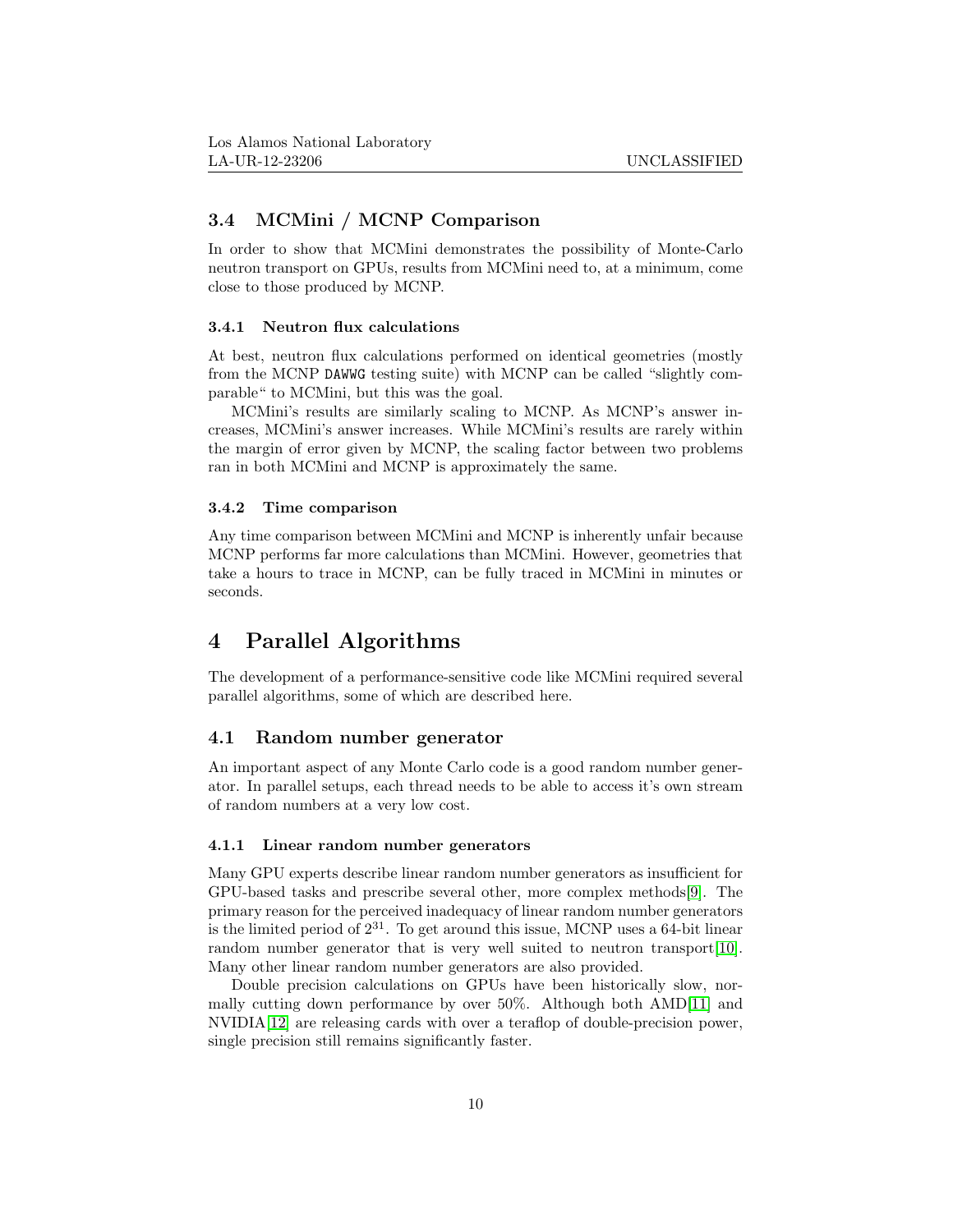Using MCMini with a double-precision random number generator does bring down performance substantially.

One trick used to substantially less the impact of the double-precision performance hit was to generate double-precision random numbers using an int2, an OpenCL vector type, and some bitwise tricks. The number is then mapped to an unsigned 32-bit integer.

A better solution was to intelligently utilize the limited period of a 32-bit generator. A Monte Carlo simulation only loses precision when the random number generator wraps around and a number is used twice for the same purpose. For example, consider a random sequence  $a_n$ . It is bad if  $a_2$  gets used to determine two particle's initial X positions within a geometry because particles may not be sampled in an adequately random fashion. However, if  $a_2$  gets used to determine the X position of a particle, and to calculate the energy deposited due to absorption by a different particle, there is not a problem.

One other solutions included in MCMini was to switch to a different linear random number generator after one had been exhausted.

#### 4.1.2 Skip-ahead function

One necessity when using a linear random number generator on a GPU is a fast skip-ahead function. If each thread in a kernel needs to calculate all the random numbers leading up to that thread's starting point, performance will take a significant hit.

Because skipping ahead in a random number sequence is something that every thread is going to need to do at initialization whenever a thread requires a random number, it is important to have a very well optimized skip-ahead function.

An implementation of such a skip-ahead function relies heavily on bitwise operations, which are very efficient on GPUs[\[10\]](#page-15-9). Potential OpenCL code usable for a 32-bit generator is below. It was translated directly from the open-source MCNP random number generator. Replace %MULT%, %ADD%, and %MASK% with their appropriate values from the linear random number generator that is being used.

```
void skipAhead(int n, int* lastVal) {
         // assuming that n > 0int gen = 1, g = \frac{0}{0}. inc = 0, c = \frac{0}{0}.
         int nskip = n;
         int gp, rn;
         nskip &= %MASK%;
         while (nskip > 0) {
                  if ((\text{nskip} > > 1) << 1 != \text{nskip}) {
                            gen = (gen * g) & %<i>MASK</i>%;
                            inc = (inc * g) & %MASK%;
                            inc = (inc + c) & %MASK%;
```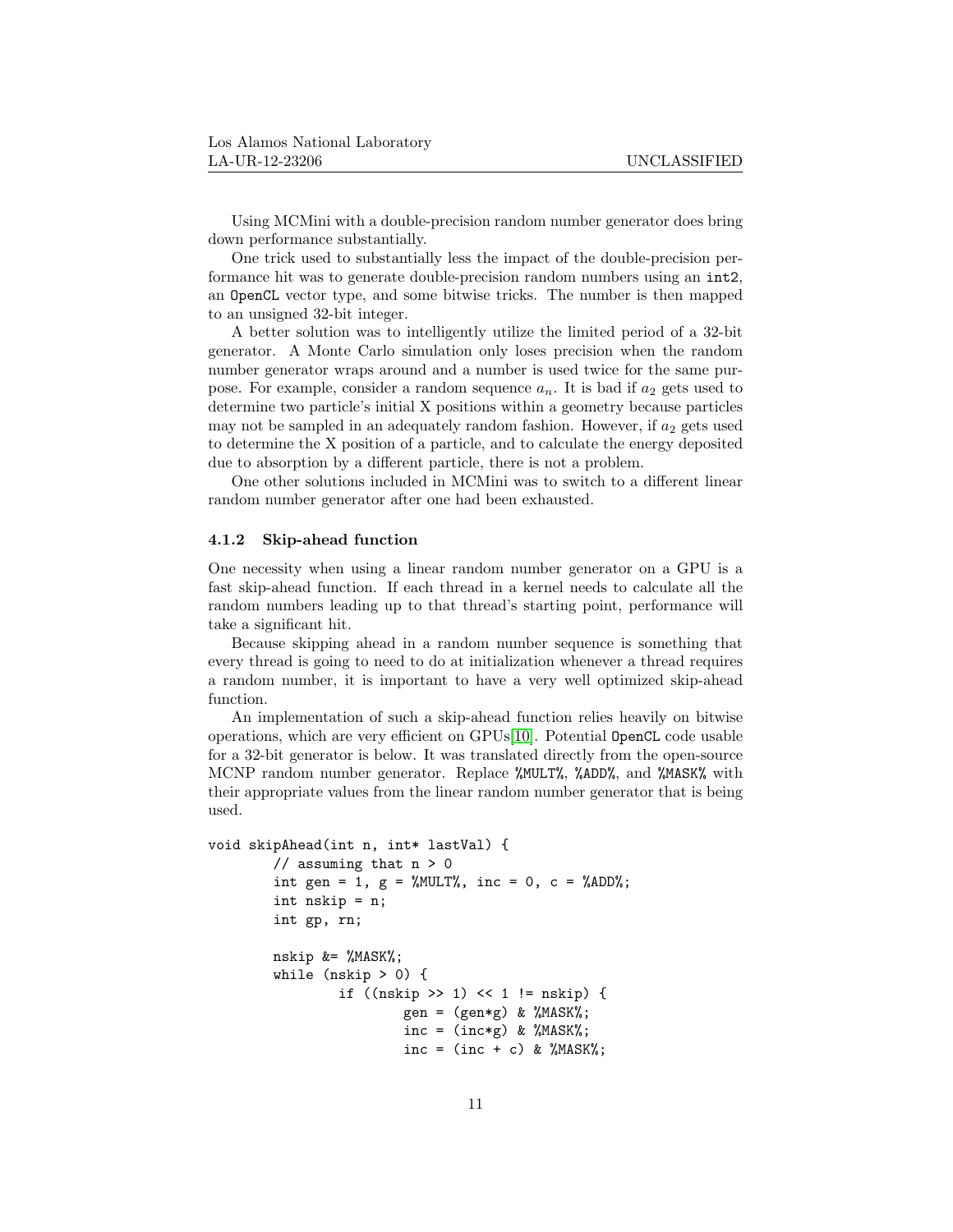```
}
          gp = (g+1) \& \text{WMSK}\;;g = (g * g) \& \frac{\%}{MASK};
          c = (gp*c) & MASK;
          nskip >>= 1;
}
rn = (gen*(\texttt{lastVal})) & \texttt{WMSK};
rn = (rn + inc) & %MASK%;
*lastVal = rn;
```
### 4.2 Buffered Iteration Pattern

}

As described in previous works[\[8\]](#page-15-7), it is often necessary to have a thread perform a task for a greater number of iterations than it's neighboring thread. For example, when tracing particles through a mesh, some particles will exit before others.

When doing something like tracing particles through a mesh, where each step results in some data (what cell the particles are in) and where some threads may finish before others, developers are left with two options:

- create a multi-dimensional array big enough to hold the maximum possible amount of data
- create a one-dimensional array big enough to hold a single iteration's worth of data, and copy that piece of data back to the host after each iteration

While option two may seem like it would use a lot of bandwidth, it can implemented using a double buffer, as described by the below pseudo-code. This algorithm reduces the space requirement of any such iterative algorithm from  $O(n^2)$  to  $O(n)$ .

```
d = the data we are processing
b1 = an array big enough to hold the results of 1 step of d
b2 = another array big enough to hold the results of 1 step of d
*b = a pointer to an array, either b1 or b2
ll = a linked list to hold each step
allocate b1 on device
allocate b2 on device
b = \&b1 // make b point to b1
```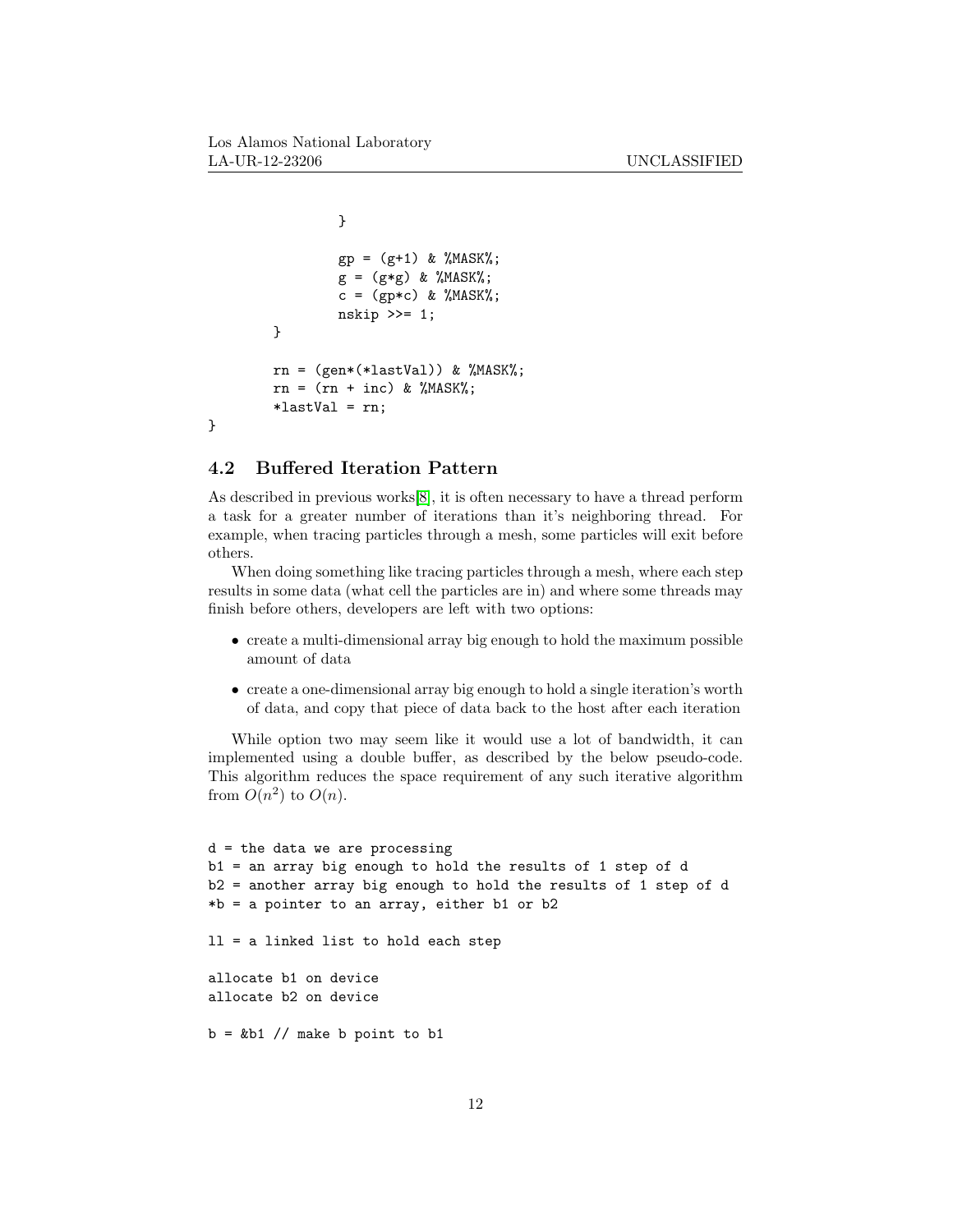```
while (iteration is required) {
        do_calculation_kernel(d, *b);
        t = copy *b from device to host
        ll.append(t)
        b = (b == kb1 ? b = kb2 : b = kb1);wait for any copy using *b
}
```
As long as the the do calculation kernel step requires less time than a copy, very little performance should be lost. If the do calculation kernel step does require more time than a copy, more buffers can be added, but this increases the space cost (although the space cost will still be far below  $O(n^2)$ ).

If memory utilization is an issue, one could remove the double buffer and replace it with a single buffer, copy that buffer to the host each time, scan it for completed items, and then copy back a smaller array of items that have not been completed. This would greatly decrease performance.

Obviously, this pattern is only useful if one can read data from the device while also executing a kernel on the device.

## 4.3 Device Context Switching

When computing without an accelerator or co-processor, one either has enough memory, or one does not. When computing with an external device that has its own memory, memory management can become much more complicated.

For example, imagine a device with 8 units of memory, along with the following kernels and data. Assume that in order for the program to complete, all kernels must execute in order.

| Kernel | Requires                                   |
|--------|--------------------------------------------|
|        | a, b, c                                    |
| 2      | $\overline{b}, \overline{c}, \overline{d}$ |
| 3      | a, b                                       |
|        | с                                          |
|        |                                            |

Table 6: Example kernel requisites

| Data | Size |
|------|------|
| a    | 4    |
| b    |      |
| с    |      |
|      |      |

Table 7: Example data sizes

When executing these kernels, one would have to switch between various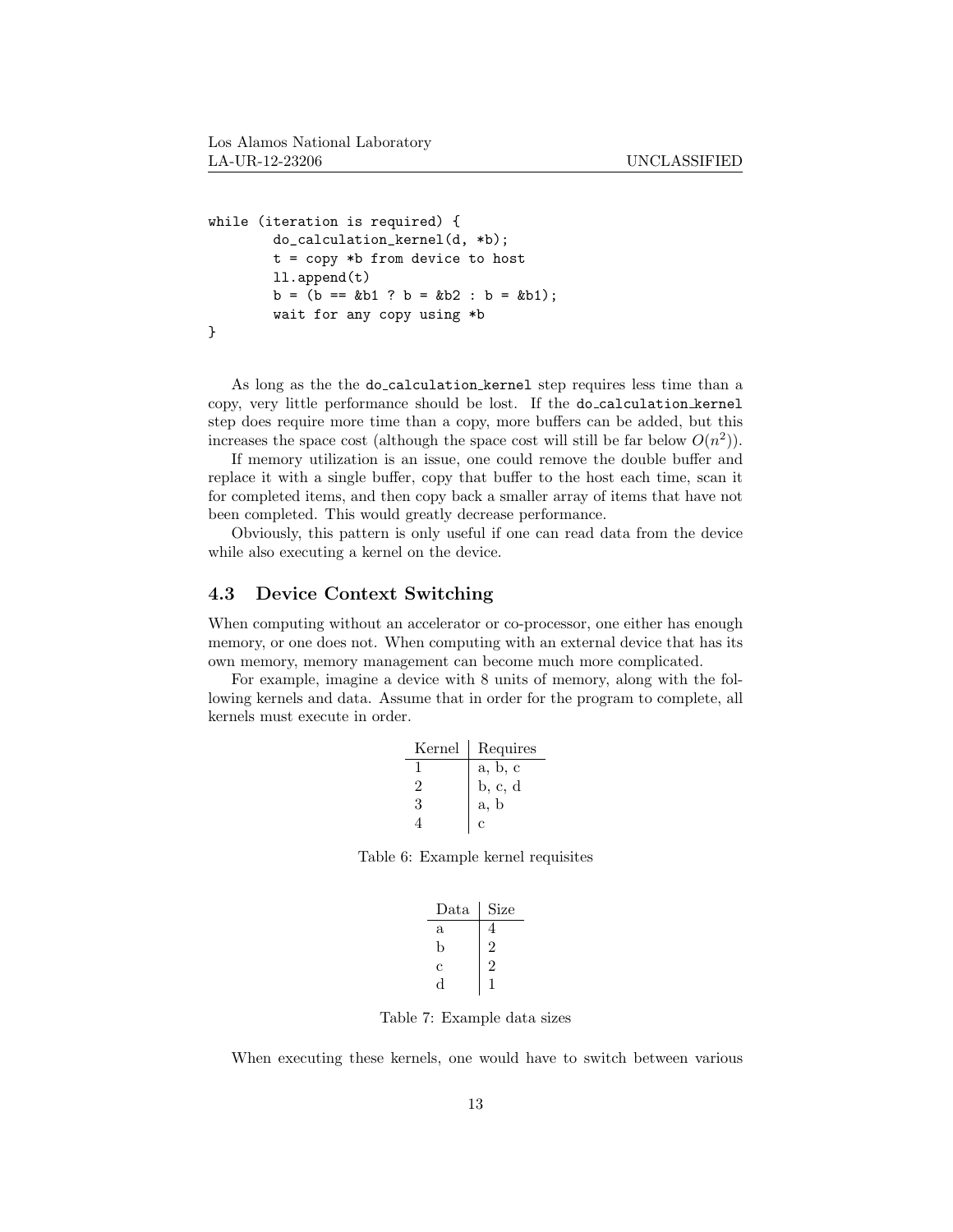contexts. When going from kernel 1 to kernel 2, one would need to free a from the device memory in order to fit d.

One might imagine a simple solution to this problem to be switching to the minimal context for each kernel. However, this might not be optimal, as it would require using additional bandwidth. Consider the following two runs of this program, one in which a minimal context is always preserved, and another where it is not.

| Kernel | Minimum            | Data             | Bandwidth | Non-minimum     | Data                     | Bandwidth |
|--------|--------------------|------------------|-----------|-----------------|--------------------------|-----------|
|        | copy(a, b, c)      | $a, b, c \mid 8$ |           | copy(a, b, c)   | a, b, c                  |           |
|        | free(a) copy(d)    | b, c, d          |           | free(a) copy(d) | b, c, d                  |           |
|        | free(d, c) copy(a) | a, b             |           | free(d) copy(a) | a, b, c                  |           |
|        | free(a) copy(c)    | b, c             |           | free(a)         | $\mathbf{b}, \mathbf{c}$ |           |

Table 8: Minimal context and non-minimal context

Clearly, a smarter context manager is needed. The context manager would need to be able to look ahead at the memory requirements of future kernels, and determine the optimal route through the program to minimize bandwidth. Sometimes, this optimal route could be calculated before hand, but often the size of data is not constant, so a good context manager would need to do this at runtime.

The context manager used for MCMini is Oatmeal, which is described in a separate document included in the Oatmeal distribution.

## 5 Results

## 5.1 OpenCL

MCMini clearly shows that OpenCL is a viable HPC technology, and a potential route on the path to exascale. The massively parallel nature of GPUs and more modern CPUs is well-handled by the OpenCL standard. OpenCL continues to show signs of growth.

MCMini also demonstrates that OpenCL code can be effectively ran on both a CPU and a GPU, making it an ideal "transition" technology. Pieces of code written in OpenCL will be able to run on both newer, GPU-equipped machines, as well as older, CPU-powered ones.

#### 5.2 Monte Carlo

The speed and relative accuracy of MCMini shows that Monte Carlo methods can be easily adapted to GPUs, especially using OpenCL.

The mesh data structure proved to be a good data structure for the necessary 3D parallel operations.

Monte Carlo neutron transport methods generally have a very intuitive division of labor across multiple particles, which is naturally fitted to parallelism.